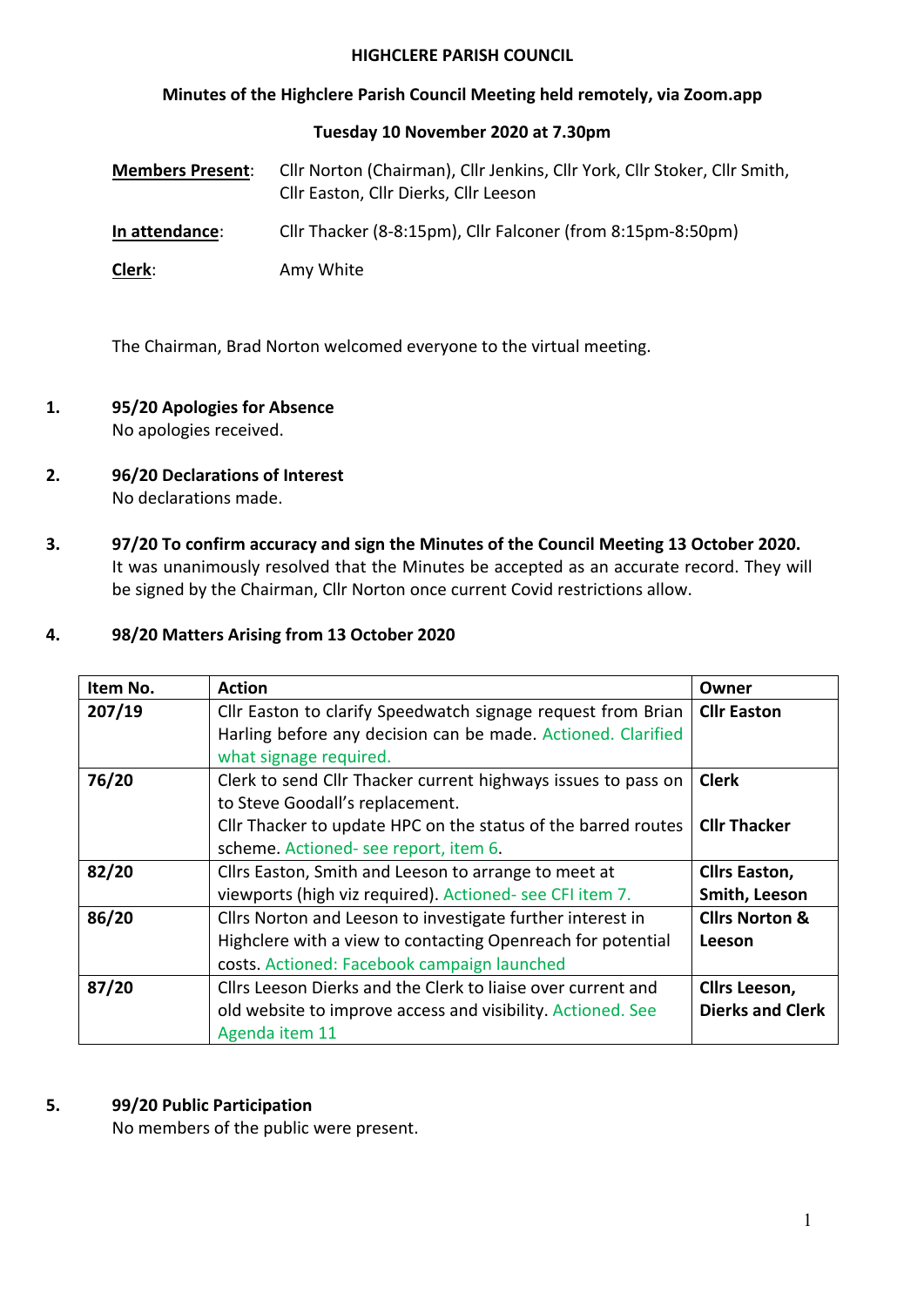## **6. 100/20 reports from Borough and County Councillors**

**Cllr Thacker**: will be raising the flooding issue on the A343 south of Highclere with Highways on 11/11/20.

Cllr Jenkins raised the outstanding issue of flooding in Highclere street due to a blocked culvert.

Lengthsman- there has been no firm commitment on the continuation of the scheme but Cllr Thacker feels it is hopeful and is very supportive of the continuation.

There is no update on the barred routes scheme.

**Cllr Falconer**: Regarding the fencing at Crawley and Grantham House, it will be made clear by BDBC that if fences are not removed, legal proceedings will be taken against the properties.

Cllr Falconer has arranged a meeting with the Chairpersons of Highclere, Burghclere, Echinnswell and East Woodhay with MP Kit Malthouse and the police borough commander on 02 December, regarding rural policing. There will be an update on this at the next full council meeting.

The Clerk asked Cllr Falconer if there was a contact at BDBC she could ask regarding the continuing issue with the bin at Woolton Hill recreation ground not being emptied by Hart council.

**Action**: Cllr Falconer to send Clerk the name of the contracts manager at BDBC to enquire about the continuing issue of the litter bin at Woolton Hill not being emptied by Hart Council.

# **7. Roads and Transport**

## **101/20: Update on SID**

The SID has been sited on Foxes Lane and has been working fine. Cllr Easton has sent a graph to the council on the current data. At least 60% of drivers in a 12 hour period are speeding. **Action**: Cllr Easton will set up a list of SID locations to get the best data.

## **102/20 Community Funded Initiative**

Community Speedwatch team would like speedwatch signs on every road into the village. However, this would need to be feasible alongside the CFI initiative (see below). The idea of the CFI is to reduce the amount of confusing and/or unnecessary signage in Highclere. **Action**: Clerk: To check with Kevin that community speedwatch signs can be added to the new signage; Cllr Easton: to liaise with Brian Harling re specifics of signage and feasibility.

## **8. Environment**

## **103/20 Footpaths, stiles etc**

Cllr Dierks has created a couple of slides of HPC footpaths and current issueslogged with HCC. Cllr Dierks suggested adding a map of our 5.5 miles of footpaths onto the website and/or noticeboards.

**Action**: Cllr Dierks to research ideas for highlighting the footpaths in the Parish.

## **9. 104/20 Recent Planning Applications:**

- 20/02756/HSE at Palady Spring, Andover Road Wash Water- **No comment**
- 20/02767/HSE at 4 Byeways Highclere- **No comment**
- 20/02786/HSE at Brookfields House, Westridge Highclere- **No comment**
- SHELAA development site at Common Farm, Enborne- Cllr Norton will respond to Member of the Public regarding their concern raised about this site.
- 20/02868/HSE Wayside Cottage, Andover Road. **Objection**: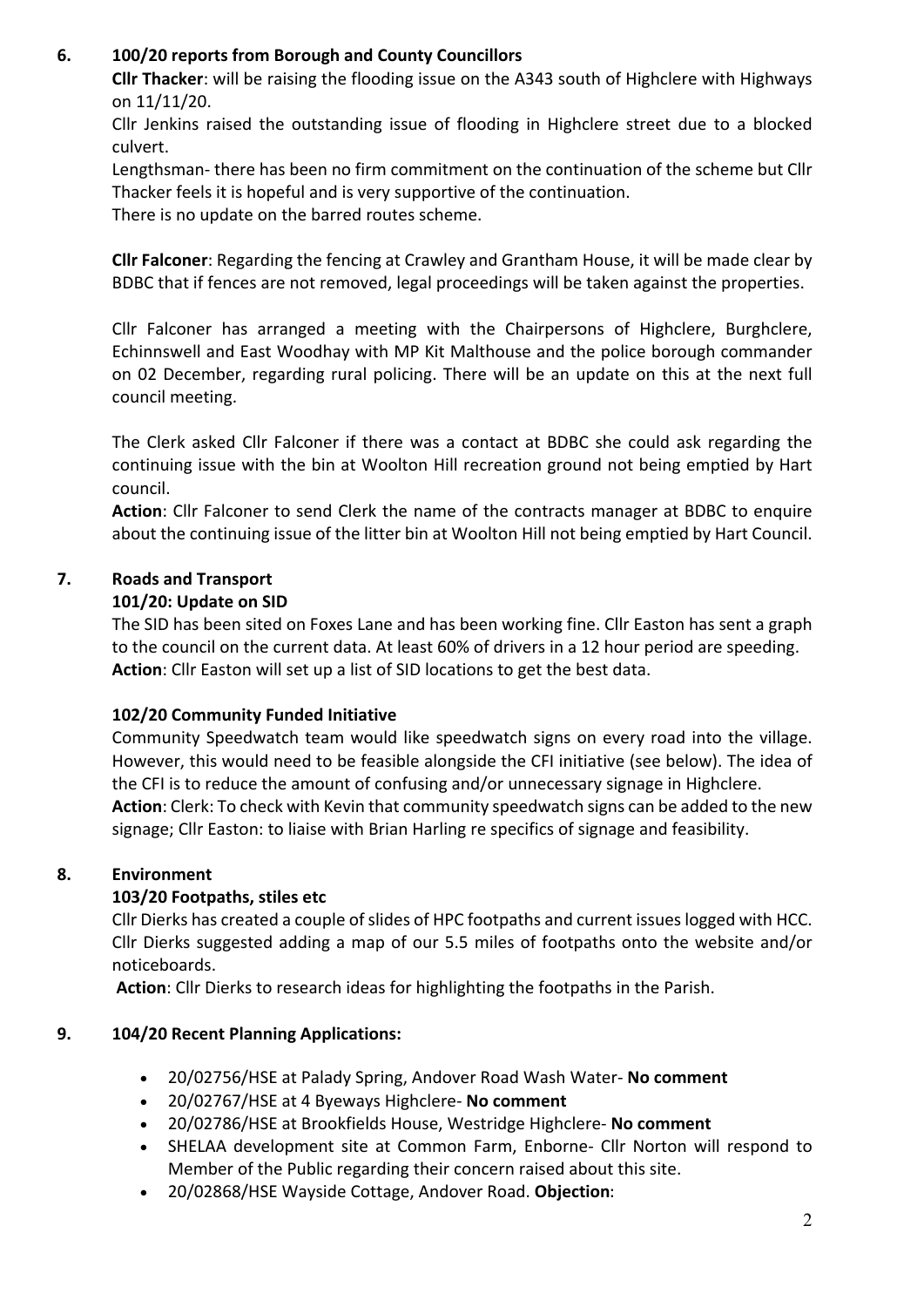- The two sections of the report that they wish to be removed are concerned with development a detailed scheme of works and the monitoring of the scheme and certification that any remaining or imported material is free from contamination.
- The report only examines four small sites arranged in the central part of the site. Conclusions were drawn on the potential effect on grazing animals using human data and references from popular magazines rather than peer reviewed scientific information. HPC does not consider that this report allows the removal clauses 6 & 7, which are there to oversee and manage the removal of toxic material from the site.
- Since contaminants, in particular heavy metals, may be concentrated in herbage, it is important that monitoring of the site is continued in accordance with clause 6(b) including the nomination of an approved competent person to oversee the works, monitor the activities and provide certification that the site is free from contamination, to ensure that any risks to future users of the land are minimised.
- The Clerk has received an email from a Member of the Public regarding concern over local SHELAA sites, including Glebe Field, and whether the Neighbourhood Plan will be able to provide any protection from development. This led to a discussion on SHELAA sites (BDBC identified sites for possible development).
- **Actions**:
	- Cllr Norton to ask Colin Wall (Neighbourhood Plan lead) to provide a response to the Member of the Public about SHEELA sites, particularly Glebe Field.
	- Cllr Norton will respond to Member of the Public regarding their concern raised about the Common Farm site in Enborne.

## **10. 105/20 Neighbourhood Plan update**

Cllr Stoker updated the council on the latest work; please see the update at the end of the minutes.

#### **11. 106/20 Broadband update since advertising**

Two adverts were placed on the HPC Facebook page with a view to gaining more interest in a broadband scheme. 8 more requests have been received but there was a delay in the advertising (which should now be resolved); it is hoped more people will be reached. **Action**: Cllr Jenkins to make contact with the Parish magazine for potential advertising. Cllr Leeson offered to assist with the copy.

## **12. 107/20 Website compliance update**

The Clerk is due to join a website compliance meeting with other Clerks in November. The BDATPC website also uses HugoFox as the website provider so it is thought the accessibility limitations are acceptable for the HPC website.

**108/20** Cllr Leeson has made contact with the owner of highclerevillage.com website; currently when searching for Highclere on Google, the old highclerevillage.com website comes up as the first result. This website is no longer updated and the council would like the HPC website to be the first result seen. Cllr Leeson is waiting for the owner to confirm that the old site can be removed.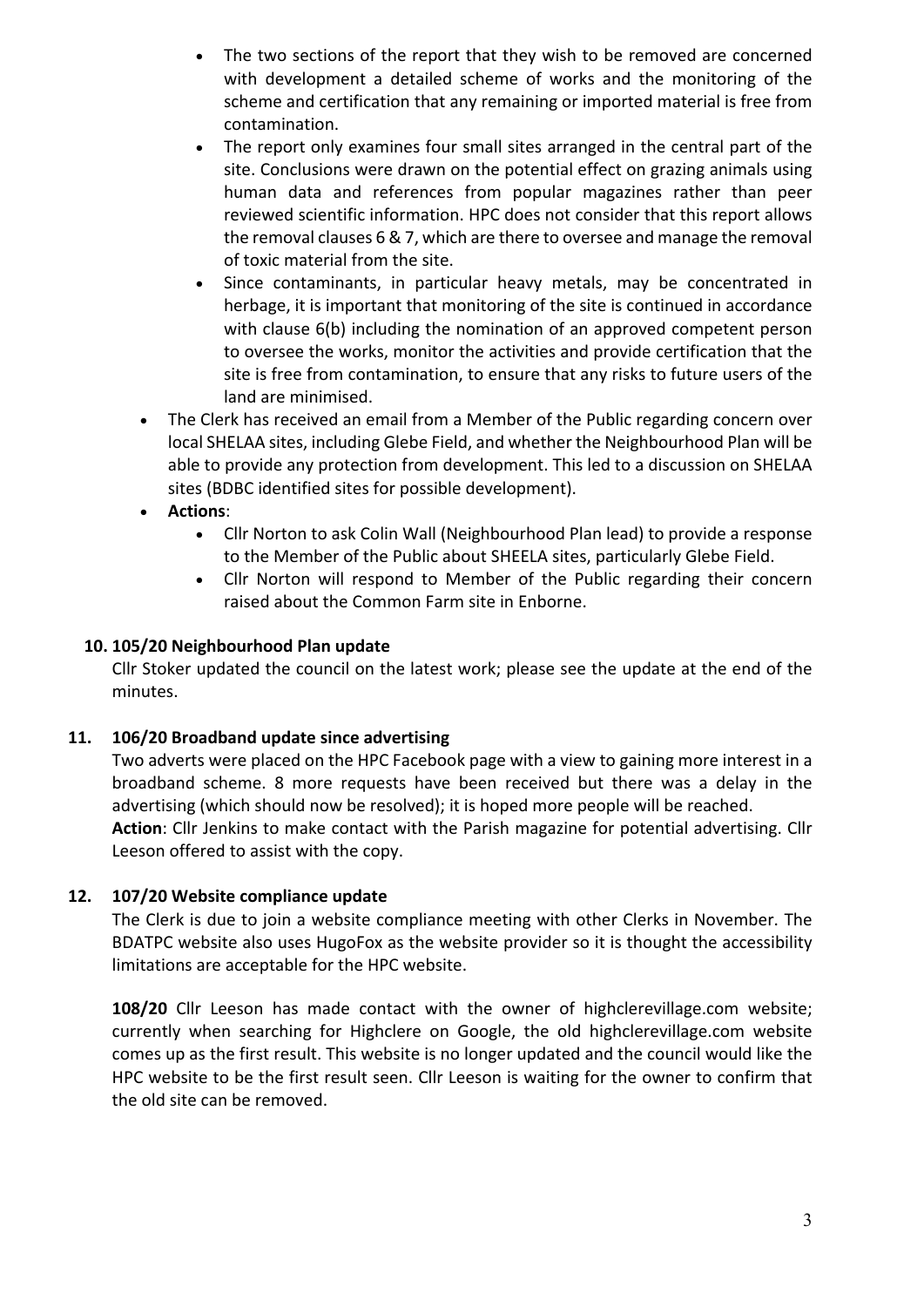## **13. Financial Matters**

#### **109/20 Accounts for Payment, November:**

The Clerk presented the following items for payment via email to all councillors. Approved by Cllrs Norton, Jenkins and Stoker via email.

|               |                    |                             | Ex         |            |              | Online/   |
|---------------|--------------------|-----------------------------|------------|------------|--------------|-----------|
| Date incurred | <b>Expenditure</b> | <b>Purpose</b>              | <b>VAT</b> | <b>VAT</b> | <b>Total</b> | Cheque/DD |
|               |                    |                             |            |            |              |           |
|               |                    |                             | £          | £          | £            |           |
| 10/11/2020    | <b>HMRC PAYE</b>   | Clerk Tax & NI              |            |            | 150.08       | online    |
|               | Litter Warden      |                             |            |            |              |           |
| 28/11/2020    | Salary             | November Salary             |            |            | 540.64       | online    |
|               | Litter Warden      |                             |            |            |              |           |
| 10/11/2020    | Expenses           | Travel expenses for October | 13.95      |            | 13.95        | online    |
| 27/11/2020    | Clerk's Salary     | November Salary             |            |            | 760.40       | online    |
| 28/10/2020    | Clerk's Expenses   | ionos mail storage          | 5.00       | 1.00       | 6.00         | online    |

**Total 1471.07**

#### **Current bank balance as at 10/11/20:**

Business Savings Account: £53968.65 Current Account: £1879.11

**110/20 Draft Budget Discussion:** Discussion was held on the precept for 21/22 financial year. The Council will review the precept with the aim of ring-fencing any increase for the next year at or below the current rate of inflation.

## **14. 111/20 Correspondence**

## **The Clerk has received the following items for discussion:**

- BDATPC is holding an online meeting re BDBC's Local Plan and the Government White Paper on planning. None of the Council were able to attend and the invitation will be sent to Colin Wall.
- The Clerk has received a request from Burghclere to borrow the Community Speedwatch SID; this was received pre lockdown 2.0 and speedwatch activities are suspended. This will be considered at another date.

## **15. 112/20 Update on OneDrive document storage**

The Clerk has been sending links to OneDrive for councillors to view documents, however the majority of the council were content to stick with the current process of the Clerk sending documents over email rather than accessing documents from OneDrive.

## **16. 113/20 Items to carry forward to next meeting**

• Rural policing update from Cllr Norton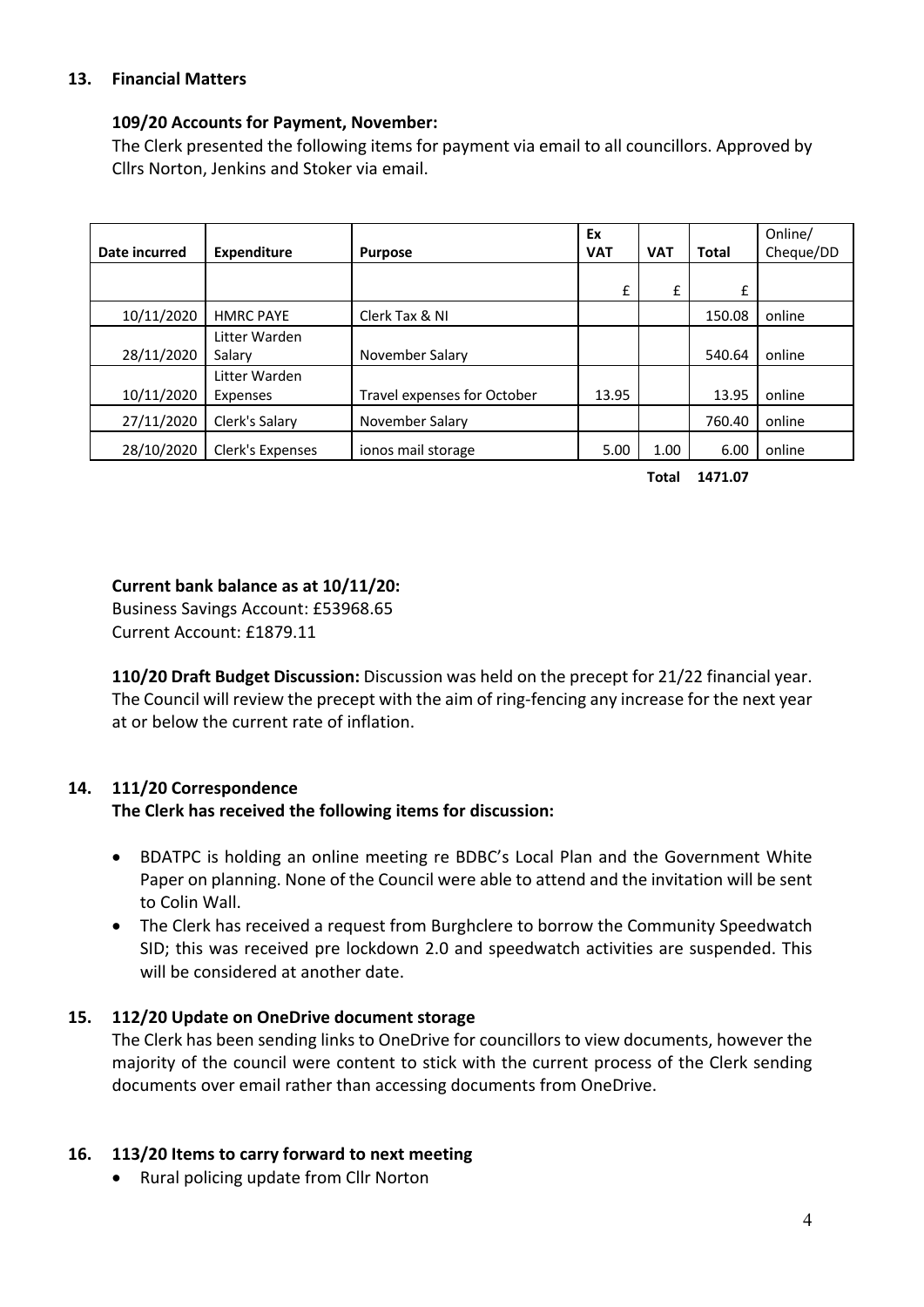- Budget setting for 2021/2022
- Broadband update
- Website compliance update
- CFI update

The meeting finished at 9:45pm.

## **17. 114/20 Date of the next Council Meeting:** 08 December 2020

Signed \_\_\_\_\_\_\_\_\_\_\_\_\_\_\_\_\_\_\_\_\_\_\_ Position \_\_\_\_\_\_\_\_\_\_\_\_\_\_\_\_Date \_\_\_\_\_\_\_\_

## **Actions for November Meeting**

| 100/20 | Cllr Falconer to send Clerk the name of the contracts manager at BDBC    | Cllr                  |
|--------|--------------------------------------------------------------------------|-----------------------|
|        | to enquire about the continuing issue of the litter bin at Woolton Hill  | <b>Falconer/Clerk</b> |
|        | not being emptied by Hart Council.                                       |                       |
| 101/20 | Cllr Easton will set up a list of SID locations over the next 6 weeks to | <b>Cllr Easton</b>    |
|        | get the most useful data.                                                |                       |
| 102/20 | Clerk: To check with Kevin that community speedwatch signs can be        | <b>Clerk</b>          |
|        | added to the new signage.                                                |                       |
|        | Cllr Easton: to liaise with Brian Harling re specifics of signage and    | <b>Cllr Easton</b>    |
|        | feasibility.                                                             |                       |
| 103/20 | Cllr Dierks to research ideas for highlighting the footpaths in the      | <b>Cllr Dierks</b>    |
|        | Parish.                                                                  |                       |
| 104/20 | Cllr Norton to ask Colin Wall (Neighbourhood Plan lead) to provide a     | <b>Cllr Norton</b>    |
|        | response to the Member of the Public about SHEELA sites, particularly    |                       |
|        | Glebe Field.                                                             |                       |
|        |                                                                          |                       |
|        | Cllr Norton will respond to Member of the Public regarding their         | <b>Cllr Norton</b>    |
|        | concern raised about the Common Farm site in Enborne.                    |                       |
| 106/20 | Cllr Jenkins to make contact with the Parish magazine for potential      | Cllr                  |
|        | advertising. Cllr Leeson offered to assist with the copy.                | Jenkins/Dierks        |
| 108/20 | Cllr Leeson to update council on removal of highclerevillage.com         | <b>Cllr Leeson</b>    |
|        | website.                                                                 |                       |

## **Neighbourhood Plan update from Colin Wall:**

As at our last report, pre-Lockdown1, we were in the Community Engagement stage and planning to hold a workshop with our consultants on 24th March, to plan the scope and scale of further, more focused engagements, and to define our approach to Housing Needs surveys, Parish-wide Questionnaires and Site Identification.

The arrival of Covid-19 halted all such engagement and even after the lifting of most restrictions, we have been reluctant to engage in gatherings of any size, particularly considering Highclere's age demographics.